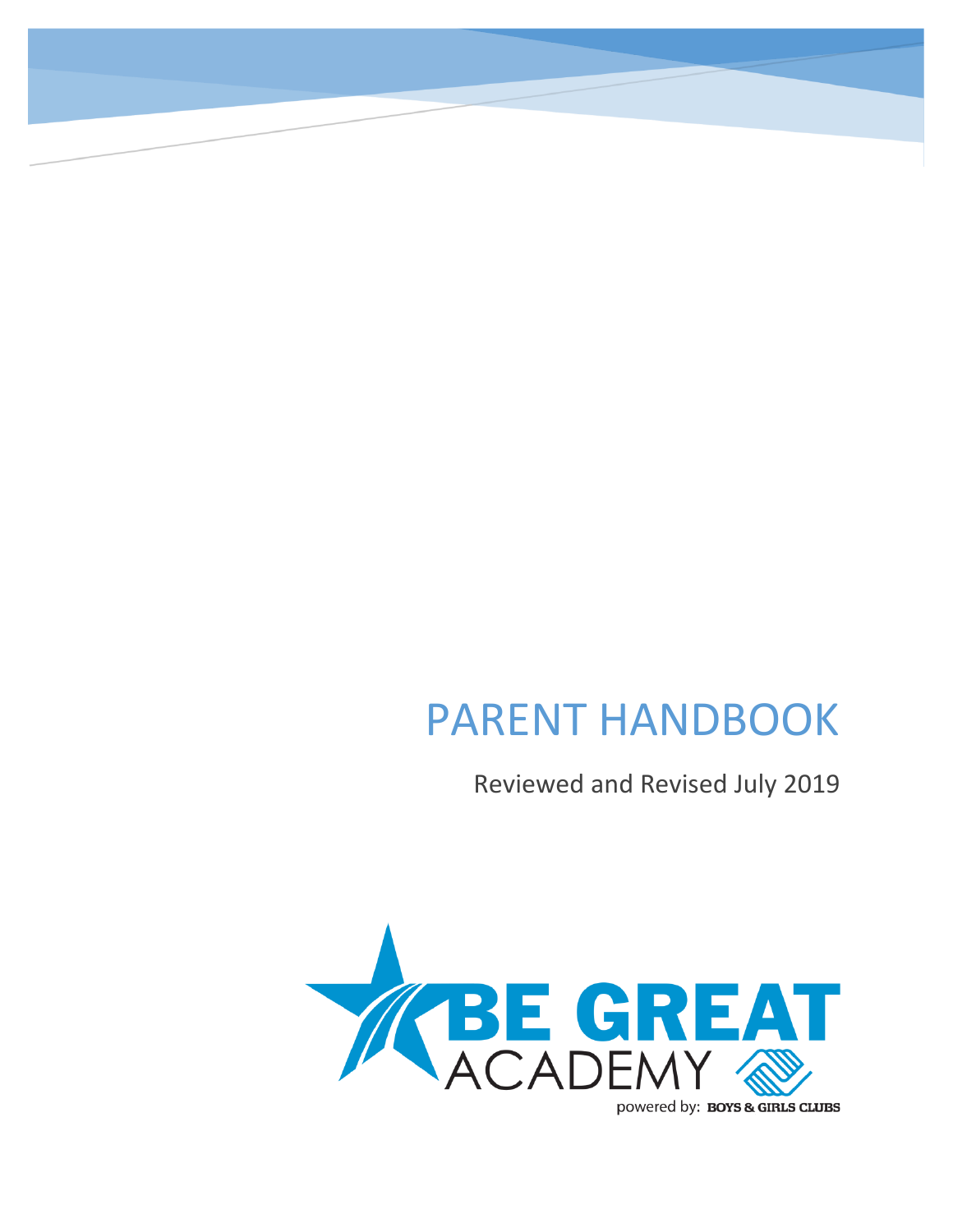# Contents

| $1$   Page | Parent Handbook |
|------------|-----------------|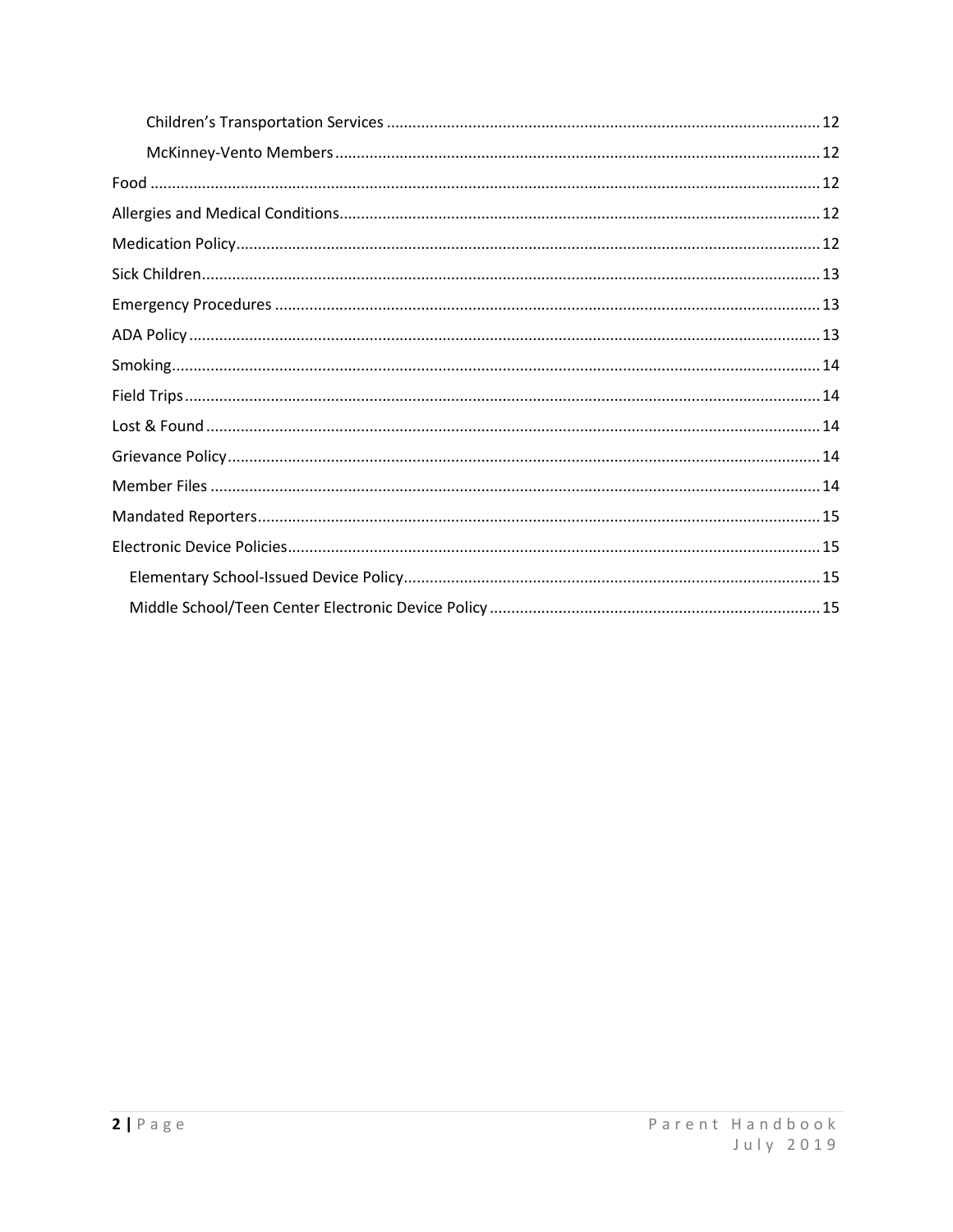# <span id="page-3-0"></span>Welcome

The Boys & Girls Clubs welcomes you to our program. We are excited about helping your child grow socially, educationally, and physically while participating in recreational activities and educational opportunities.

The **BE GREAT ACADEMY** is the after school program of the Boys & Girls Clubs. We have a lineup of tested and proven nationally recognized programs that address today's most pressing youth issues, teaching young people the skills they need to succeed in life. We offer programs with a purpose in an affordable, safe, fun environment.

Our programs revolve around five core areas of focus:

- **Character & Leadership Development** Programs in Character & Leadership Development empower youth to support and influence their Campus and community, sustain meaningful relationships with others, develop a positive self-image, participate in the democratic process, and respect their own and others' cultural identities.
- **Health & Life Skills** Programs in Health & Life Skills develop young people's capacity to engage in positive behaviors that nurture their own well-being, set personal goals, and live successfully as self-sufficient adults.
- **Sports, Fitness, & Recreation –** Programs in Sports, Fitness, & Recreation develop fitness, positive use of leisure time, skills for stress management, appreciation for the environment, and social skills.
- **Education & Career Development** Programs in Education & Career Development enable youth to become proficient in basic educational disciplines, apply learning to everyday situations, and embrace technology to achieve success in a career.
- **The Arts** Programs in The Arts enable youth to develop their creativity and cultural awareness through knowledge and appreciation of the visual arts, crafts, performing arts, and creative writing.

More than 25 national programs are available in the areas of education, the environment, health, the arts, careers, prevention of risk behavior, leadership development, and athletics. We provide programs for youth after school and during the summer months that are designed to meet identified needs and interests of the participants.

Our challenge is to teach our members things they need to know using things that they like to do. Our mission is to inspire and enable all young people, especially those who need us the most, to realize their full potential as productive, responsible, and caring citizens.

Parents or guardians are invited to visit any of our Campus locations at any time. If you are interested in sharing your talents or hobbies with members please contact the Service Center to obtain the necessary applications to become a Boys & Girls Clubs volunteer.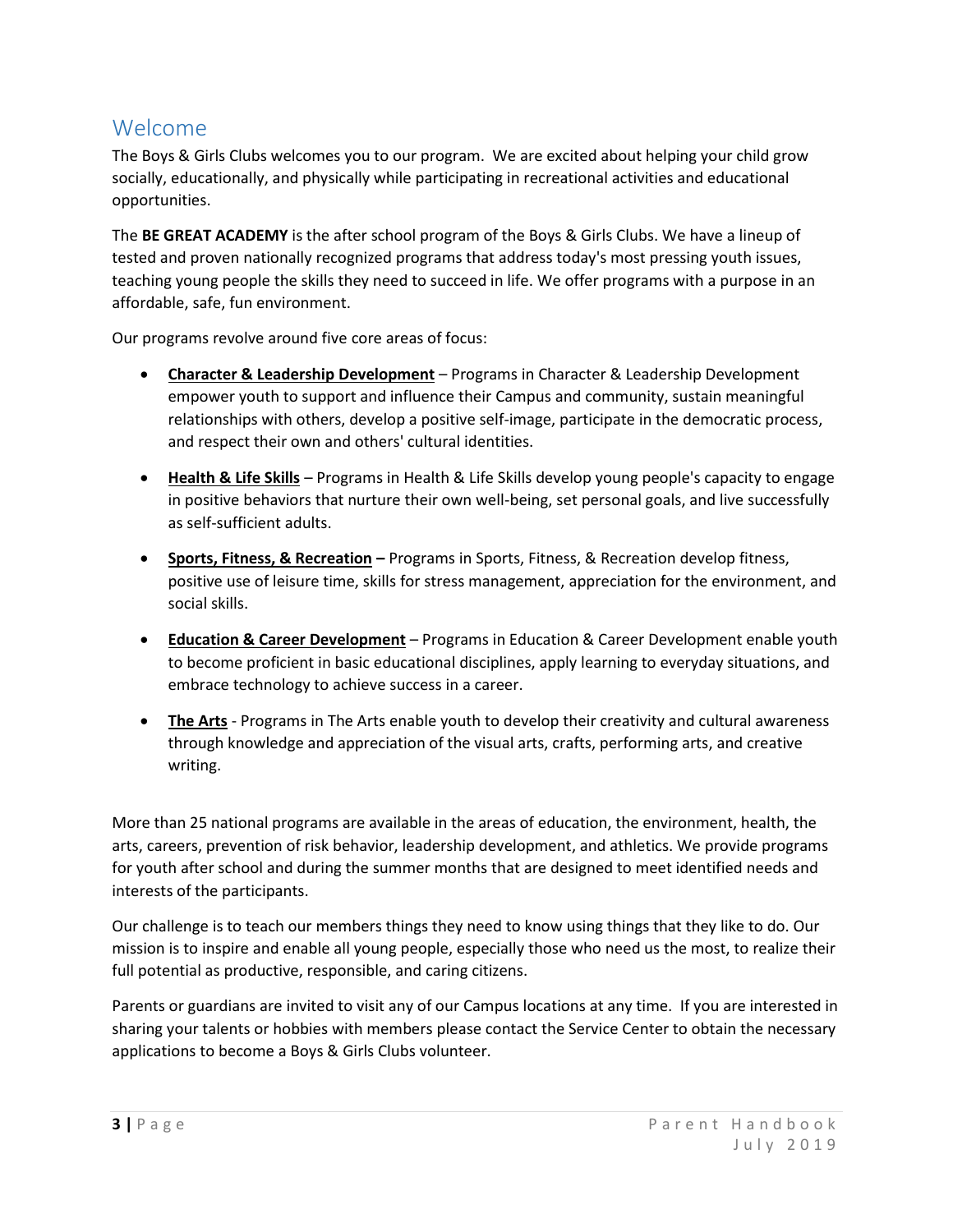# <span id="page-4-0"></span>Your Rights

### <span id="page-4-1"></span>Your Rights as a Child in the Program

As a child in our program you have the right to be treated in a non-discriminatory manner and have the freedom to express and practice religious and spiritual beliefs. We encourage you to bring your questions and concerns about our program to the Site Director.

### <span id="page-4-2"></span>Your Rights as a Parent

As a parent concerned with your child's well-being and education, we encourage you to bring your questions and concerns about our program to the Site Director whenever they occur. If any issue is still unresolved, you may request a meeting with the Executive/Area Director. You also have the right to visit the program at any time. We want to build a partnership with you, and therefore encourage you to be in close and frequent communication with us.

# <span id="page-4-3"></span>Philosophy

The Boys & Girls Clubs believes the services rendered are of vital importance to the growth and development of our youth. Our program is committed to providing a quality learning environment that promotes development through all possible resources.

Because we believe each child to be an individual with many talents and gifts, we strive to assist them in reaching their potential. Children will learn to appreciate and respect people of all walks of life. It is our goal to involve family members in the various aspects of our program, and exchange information with staff, ensuring the safety and welfare of each child.

# <span id="page-4-4"></span>Staff Qualifications

Our staff is selected based upon their character and desire to improve the lives of children, as well as their education and experience in the youth development field. Once hired, every staff member receives extensive training throughout the year in the areas of youth development and effective program implementation. Training is ongoing and designed to ensure staff members are current in program policies and procedures, as well as acceptable youth development practices. All program staff are required to have state and federal background checks, as well as current CPR and First Aid Certifications.

Staff members are trained and experienced in the youth development strategy and will work closely with youth in five Core Program Areas: **Character & Leadership Development**; **Education & Career Development**; **The Arts**; **Health & Life Skills**; and **Sports, Fitness, & Recreation** to promote a sense of competence, usefulness, belonging, and influence in the lives of our youth.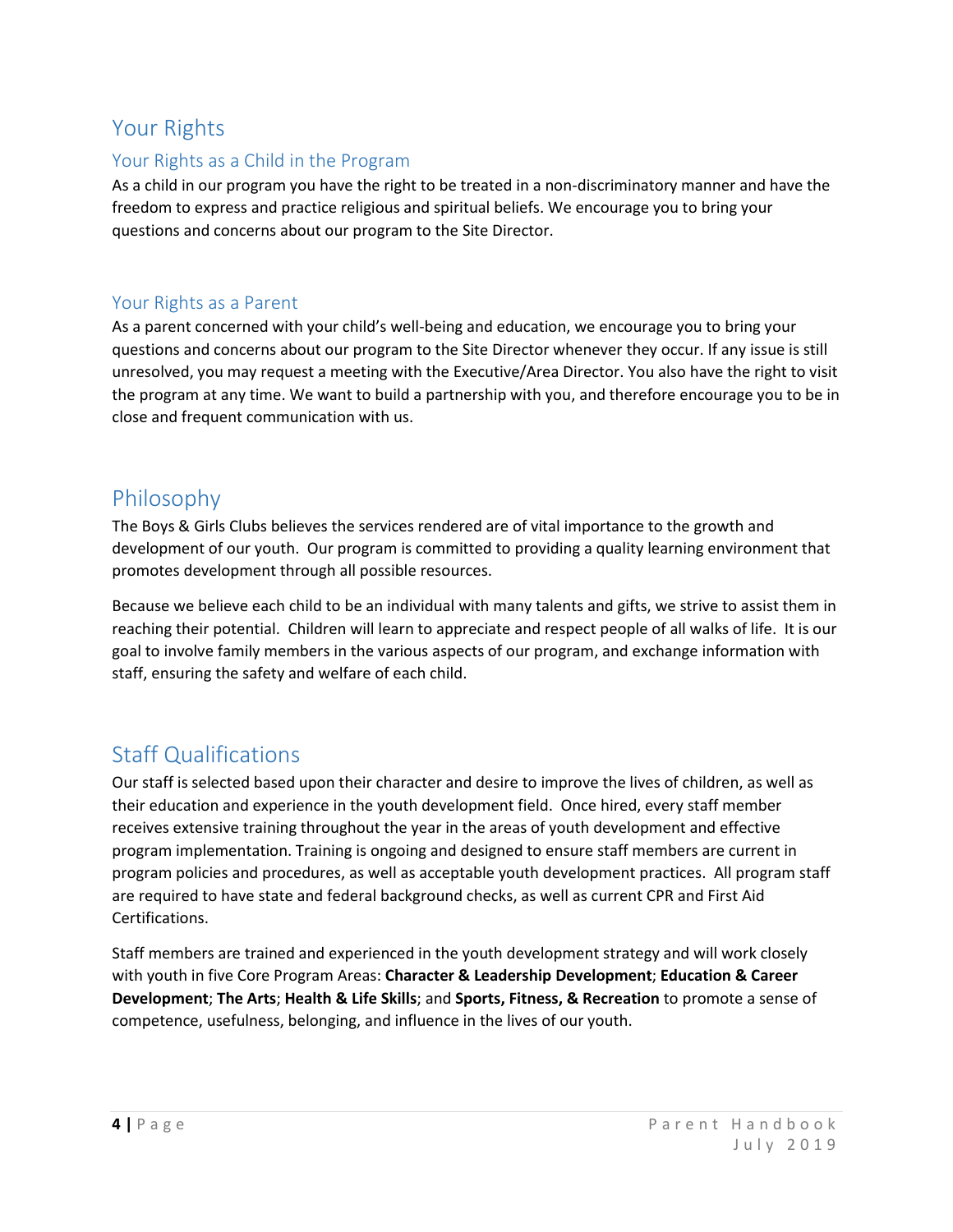# <span id="page-5-0"></span>Services Offered

We offer several ways to participate in Boys & Girls Clubs programs: **Before and After School Care, Vacation Camps,** and **Community Membership**. Please see below for specifics and eligibility to determine which service is right for you and your child. Not every Campus offers every program.

### <span id="page-5-1"></span>Before and After School Care & Summer/Vacation Camp Participants

- Are signed in and out of program by a designated adult.
- May participant in all programs that are offered and available.
- May choose from numerous additional programs based upon their interests *at no additional charge*.
- Have first priority to sign up for early dismissal days, school holidays, and summer camp.

*Transportation to the program is provided from targeted schools to targeted locations (please visit our website or contact the Service Center for a list of schools and Campuses).*

### <span id="page-5-2"></span>Teen/Community Membership (offered at specific locations)

- May come to the program when they want, stay as long as they want, and may leave when they want.
- DO NOT REQUIRE AN ADULT TO SIGN THEM IN OR OUT OF THE PROGRAM.

Teen/Community Membership requires a nominal annual membership fee for members living within three miles (walking distance) of the Campus.

Teen/Community Members must provide proof of residency (current electric bill, water bill, or lease) and have parent signed disclaimer on file. The disclaimer states:

"I understand that my child is able to access and leave the Boys & Girls Clubs program and facility upon their own free will. The Boys & Girls Clubs is not responsible or liable in any way in the event of harm or injury occurring to the member. It is agreed that the parent or guardian will not hold Boys & Girls Clubs responsible for the welfare or whereabouts of the member. If the Parent or Guardian does file a complaint against the Organization the Parent or Guardian agrees to pay for Boys & Girls Clubs' legal fees."

Age of Community Members accepted varies by location. However, teens who are 18 applying for membership must be enrolled in high school – not college, trade school, or vocational school.

Hours the Campus is open to Teen/Community Members may vary.

Parents have the option to enroll their child in the BE GREAT Academy program offered at some locations.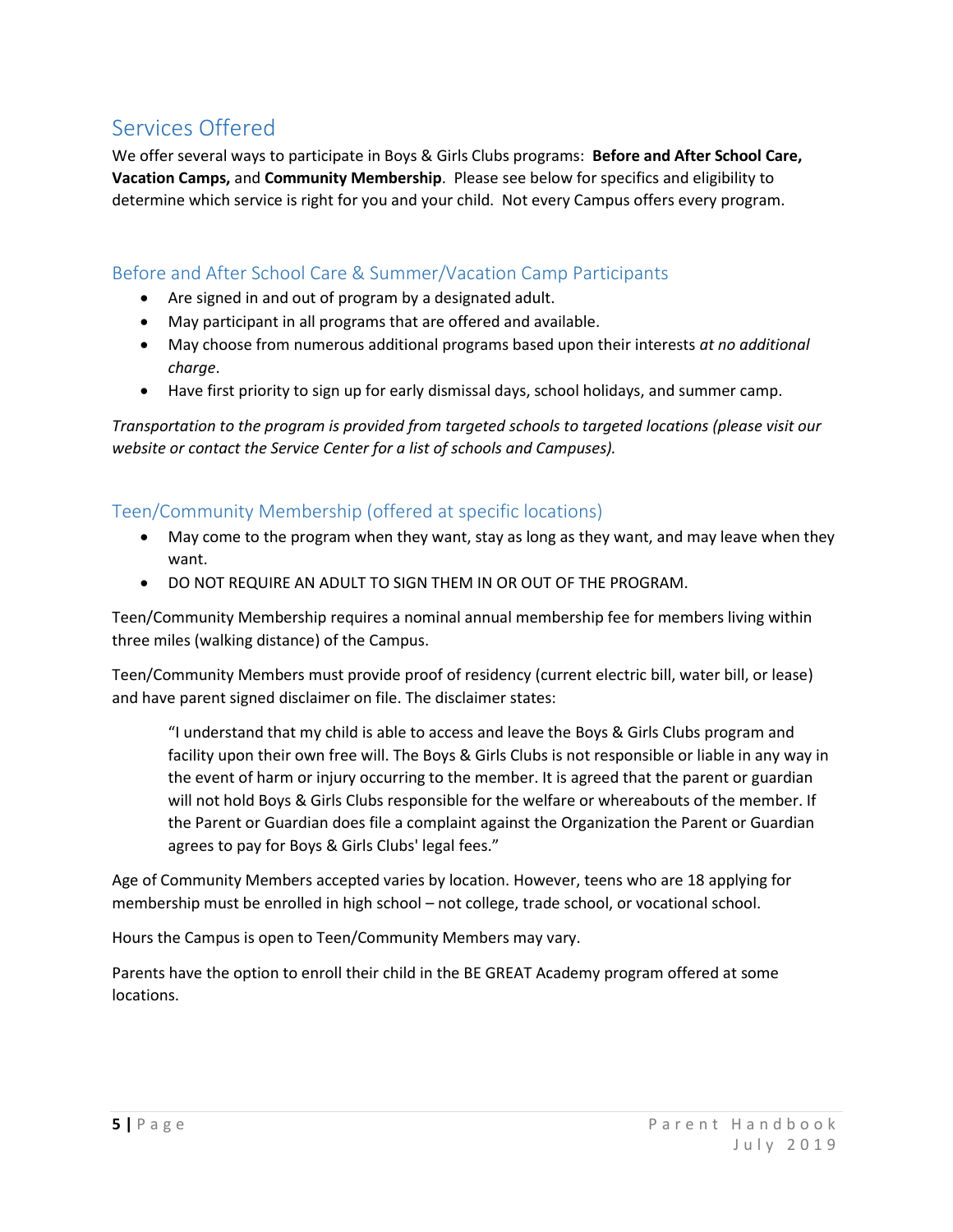# <span id="page-6-0"></span>Club Closure Dates

The Service Center and Campuses may be closed on the following days (actual closing dates may vary by location):

- Labor Day
- Thanksgiving Day
- The day after Thanksgiving Day
- Christmas Eve
- Christmas Day
- New Year's Eve
- New Year's Day
- Dr. Martin Luther King, Jr. Day
- Good Friday
- Memorial Day
- Independence Day

*Programs located on school property are also subject to close at the school's discretion.* 

If you have any questions about these dates, please see your Site Director for clarification.

# <span id="page-6-1"></span>Hours of Operation

### <span id="page-6-2"></span>Early and Before School Care

**Early Bird Care** (drop off at 5 am) and **Before Care** (drop off at 7 am) services are offered at some Campuses. Please check the website (www.BeGreatAcademy.com), Service Center, or speak with your Member Service Specialist for the most current list of participating Campuses.

### <span id="page-6-3"></span>After School Care

Regular school days: Dismissal – 6:30 pm

Early release days: Dismissal – 6:30 pm

The closing time may vary slightly depending on the needs of the school.

### <span id="page-6-4"></span>Summer Camp & School Holidays

7:30 am – 6:30 pm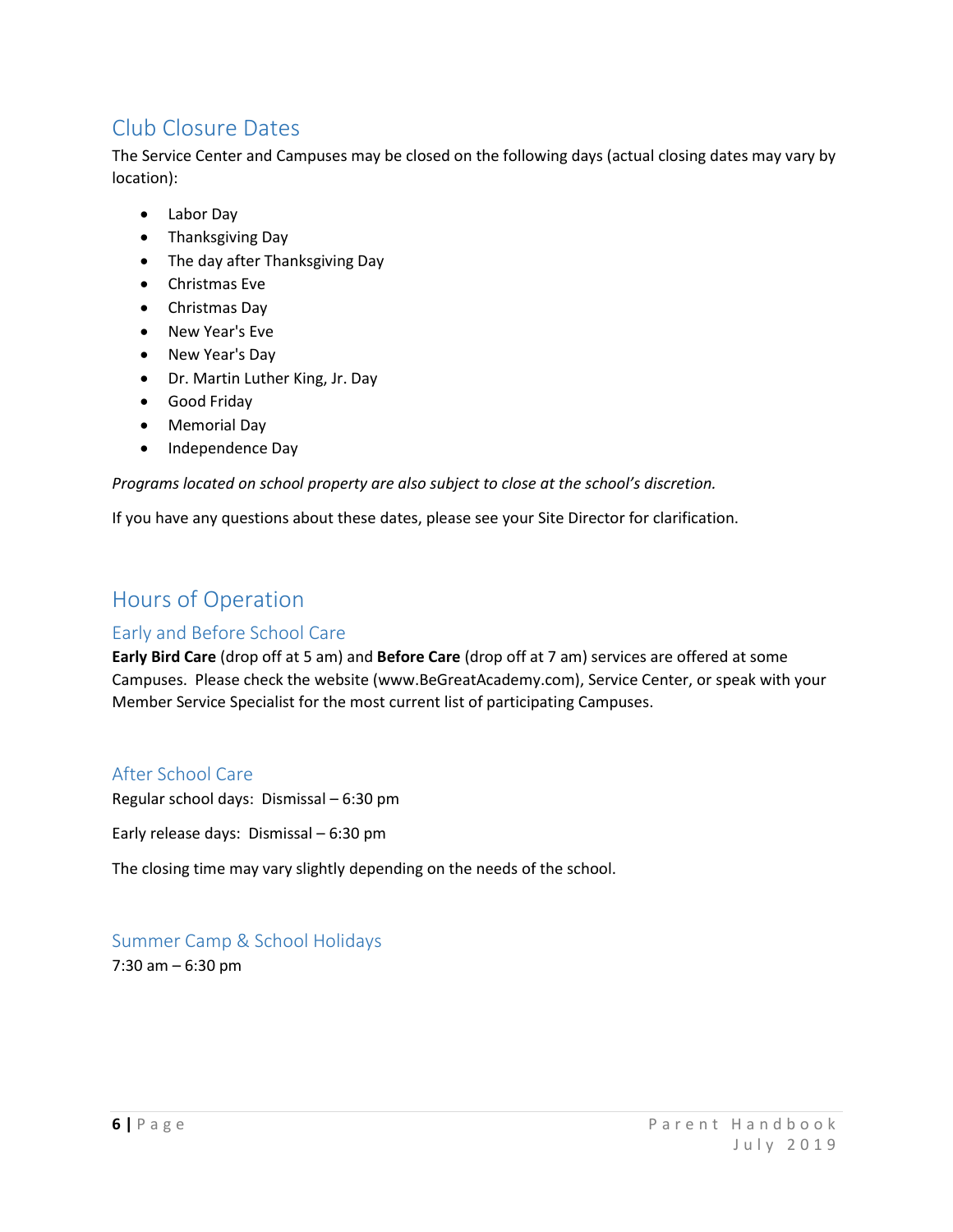# <span id="page-7-0"></span>Inclement Weather Policy

Boys & Girls Clubs will follow the school district policy for school closures, cancellations, and delays. For Campuses not located in schools, the policy of the district in which the members attend school will be followed.

# <span id="page-7-1"></span>Membership Fees & Charges

Rates are determined by the number of days open throughout the school year. Payments are distributed evenly throughout the school year for consistency. Weekly prices will be fixed (remain the same) through the school year, and include all partial weeks. Parents will receive a payment schedule upon completion of enrollment.

Please see website for current pricing.

#### <span id="page-7-2"></span>Discount Programs

- Reduced rates are available for qualifying families. If you qualify, simply send the required documents to our Service Center and we will adjust your rates.
- Military rates are also available for qualifying families. Please complete the discount price forms to see if you are eligible.
- Corporate discounts are available for our corporate partners see a Member Service Specialist for details.
- ABC Vouchers are accepted at most locations.

Please visit our website (www.BeGreatAcademy.com) or call our Service Center for more information or to see if you qualify for a reduced rate.

#### **Only one discount per participant may be applied**.

### <span id="page-7-3"></span>Payment Policy & Options

Your registration is held with payment of one day of service. You are charged for the weekly rate whether you use the service or not (drop in rate available if more suitable). Withdrawals from the program require a two week notice and all charges for those two weeks must be paid. This policy allows us to better plan for staffing and program supplies needed to provide quality service to all members.

### <span id="page-7-4"></span>Auto Pay

Payments will be made during the month of service based on the following choice of frequency and day of the week:

- 1. Weekly drafted every Monday
- 2. Bi-weekly drafted every other Monday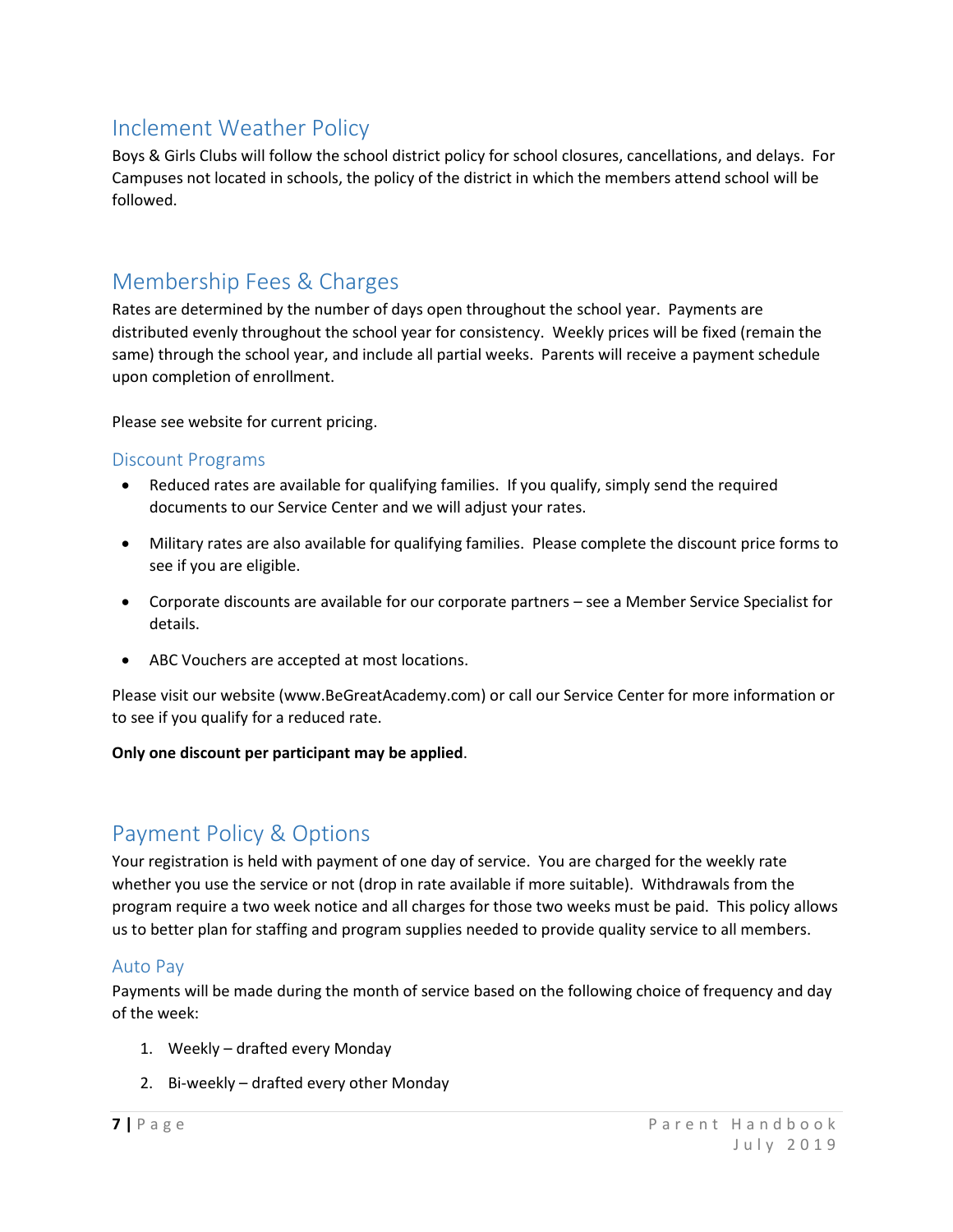### <span id="page-8-0"></span>Manual Pay

Payment in full is due the Monday of the current week. We accept payments by check, money order, credit card, and cash. Checks and money orders can be mailed to: PO Box 423, Columbia SC 29202 or deposited at any First Citizens Bank branch. Cash is only accepted at any First Citizen Bank branch or at our Service Center at 500 Gracern Road, Columbia, SC 29210. Credit card payments can be made via the Parent Portal. **For the safety of our staff and members, no payments will be accepted at our Campuses.**

### <span id="page-8-1"></span>Returned Check Policy

All checks returned to the Boys & Girls Clubs because of insufficient funds will be turned over to Chexchange (collection agency) for collection.

Parents must make a cash payment to the Boys & Girls Clubs for their service fees. This amount does not go towards their returned check; they still need to pay that amount to Chexchange.

Once Chexchange has collected on the returned check, the payment will be credited towards the member's account.

### <span id="page-8-2"></span>Declined Auto Draft Policy

Auto draft payments that are declined due to insufficient funds will be treated the same as checks with insufficient funds, and the Organization will charge a \$5 late fee to the membership account.

Parents with declined payments will be removed from auto draft and switched to a prepaid weekly plan.

### <span id="page-8-3"></span>Late Pick Up Policy and Fees

All members must be picked up by designated closing hours.

Late fees of \$1 per minute beyond closing time will be charged to the parent for late pickup for the first five occurrences. Beginning with the sixth late pickup, late fees of \$5 per minute beyond closing time will be charged to the parent.

If an authorized adult is later than the designated pick up time the following steps must be taken:

- 1. Make every attempt to contact any and all authorized contacts for one hour beyond closing.
- 2. The Campus School Principal and Executive Director/Area Director/Territory Director will be contacted and non-emergency police will be called.
- 3. BGC staff will remain with the child until appropriate transfer of custody can take place.
- 4. Staff will transfer custody of child to police.
- 5. The incident will be documented on the Incident Report.

The parent(s) will need to make their payment online, at the Service Center, or any First Citizens Bank.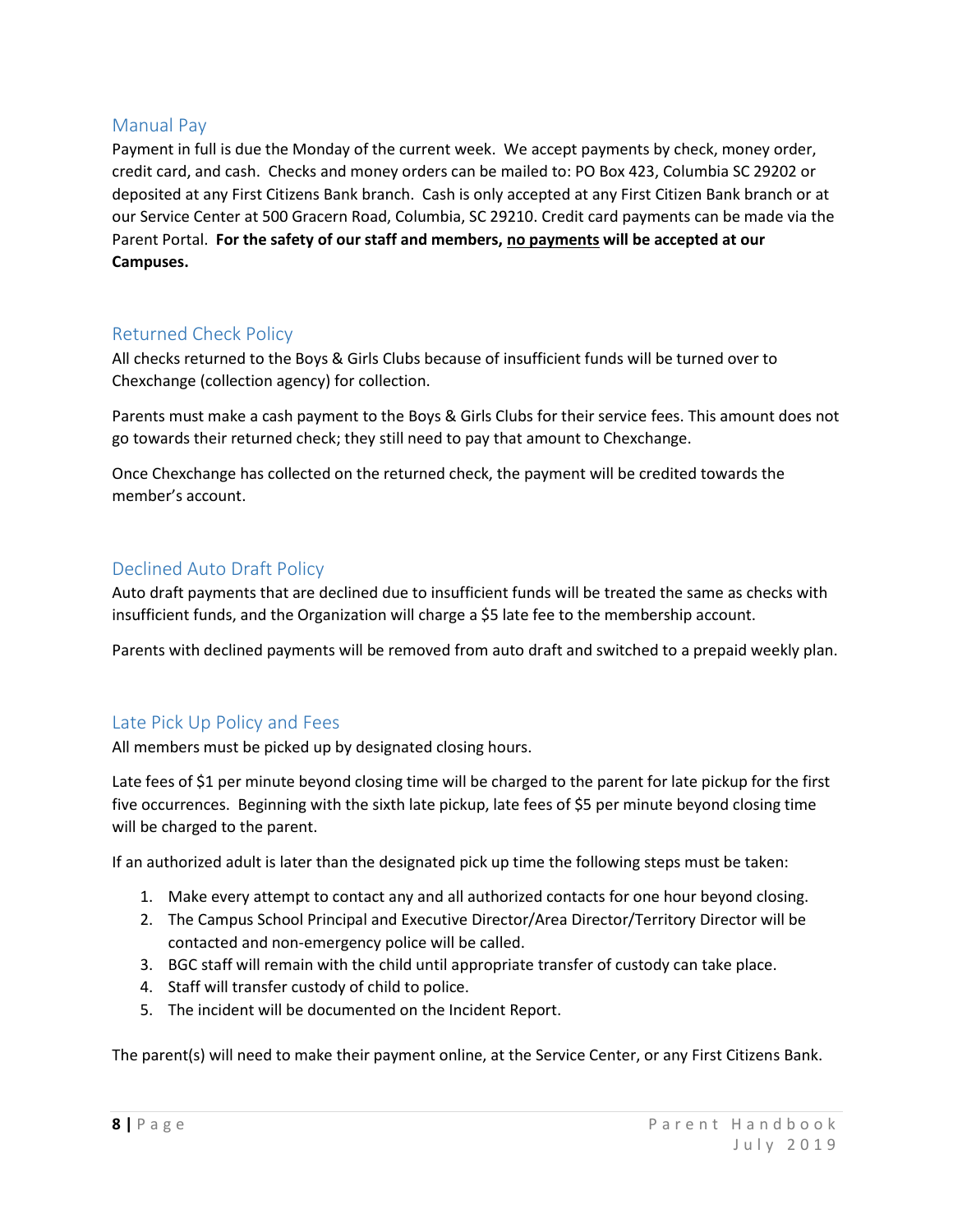Late pick up fees must be paid with the next scheduled payment or the members will not be allowed to return to the program.

Excessive lateness may result in removal from the program.

# <span id="page-9-0"></span>Enrollment/Registration

Registration for all programs is completed **online** at Portal.BeGreatAcademy.com.

# <span id="page-9-1"></span>Codes of Conduct

The Organization strives to provide a positive place for all members to learn and grow. It is important for the staff to maintain structure and order in our facilities to ensure the safety and well-being of all members. We expect all members and staff to respect themselves, members, staff, and the Organization by following our rules. Below are basic codes of conduct:

- Play fairly and be honest
- Be respectful to the Boys & Girls Club staff
- Resolve disagreements in a positive way
- Be respectful of other members and their property
- Take care of the Boys & Girls Club equipment
- No inappropriate language
- Exhibit good sportsmanship
- Only run in the gymnasium or outdoors
- Stay in your age groups or assigned groups at all times
- Dress appropriately at all times (including appropriate shoes for physical activities)
- Do not have tobacco, alcohol, drugs, or weapons in your possession
- Follow school rules if program is located in public school
- Be respectful of others' race, color, religion, sex (including pregnancy), sexual orientation, national origin, age, disability, or genetic information.

# <span id="page-9-2"></span>Zero Tolerance Policy

The Organization strives to provide a positive place for all members to learn and grow. The safety of our members is our primary concern, and therefore we have no tolerance for fighting, bullying, harassment, or damage to property. If a child acts out in an aggressive manner with the intent of harming another child, staff, or causing damage to property he/she will be suspended for no less than one day. We understand each altercation is different and some incidents are more severe than others, and as a result discipline may vary depending on each individual incident.

The parent/guardian of any child that is suspended or dismissed from the program for inappropriate behavior is responsible for transportation or arrangements of transportation from the program within one hour of being notified that the child is being suspended or dismissed from the program.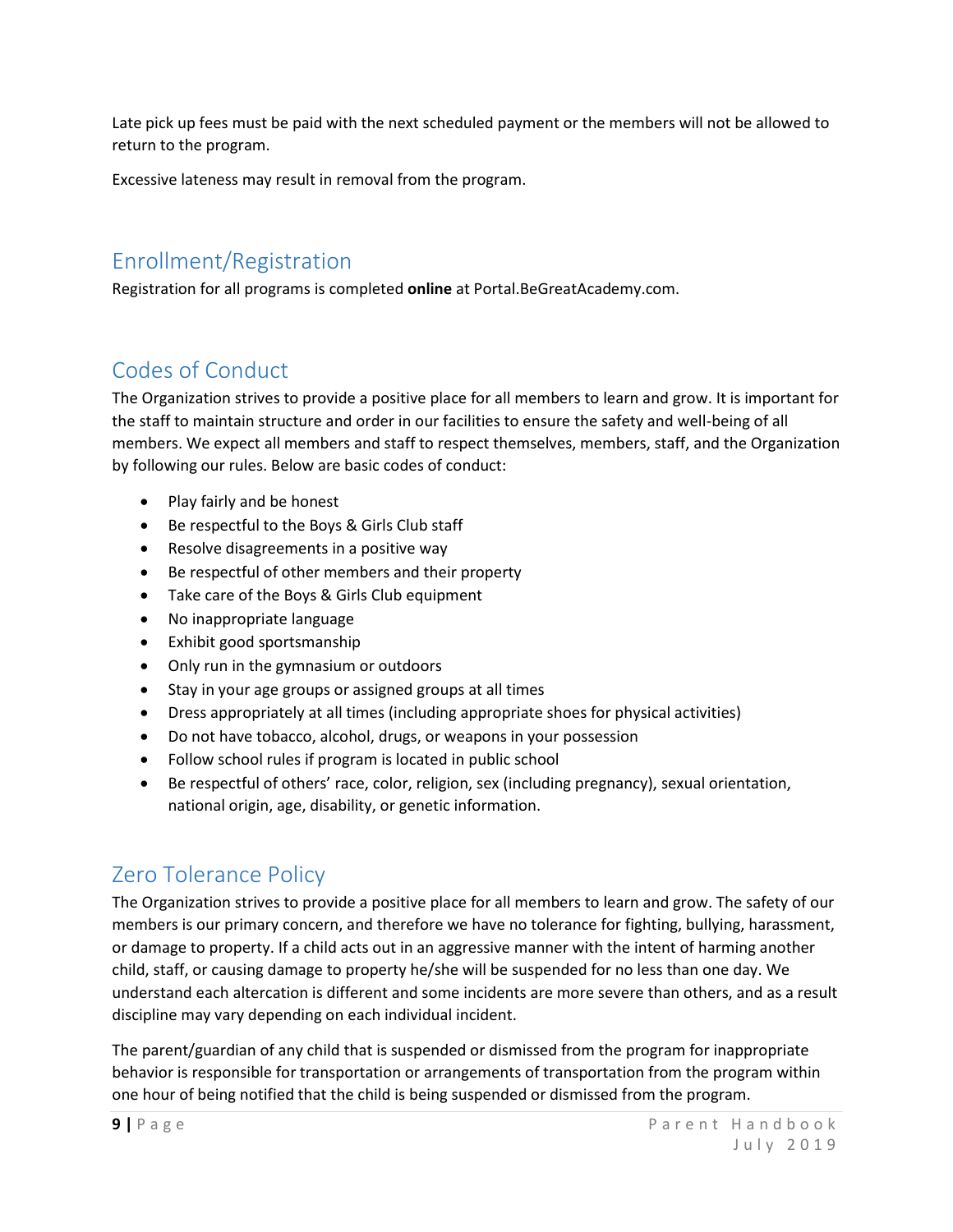# <span id="page-10-0"></span>Discipline & Guidance Policy

It is the goal of the Organization to encourage the moral and character development of its members. Our programs are designed to help youth develop the skills to make necessary and responsible decisions and to accept the consequences of their actions. However, the Boys & Girls Clubs must operate in a safe manner to ensure the well-being of all participants. The following are discipline procedures implemented by the Organization in the event of a violation of our codes of conduct. These procedures may not be applicable to severe infractions. In the case of a severe infraction, the Organization reserves the right to discipline appropriately; this may mean immediate suspension without going through the warning procedures.

### <span id="page-10-1"></span>Issues of Disrespect

Offenses include, but are not limited to:

- Name calling;
- Cursing;
- Walking away from staff;
- Non-compliance to staff requests;
- Disruptive behavior;
- Non-compliance to program area rules;
- Inappropriate public displays of affection.

For each of the offenses outlined below, an Incident Report will be completed. Copy of report will be given to the parent, submitted to the Executive Director/Area Director/Territory Director, and the original filed at the Campus.

*1 st Offense* – Verbal warning – A staff member will explain to the child the rule that has been broken and the importance of following the rules.

*2 nd Offense* – Age appropriate time out – Should a child commit the same infraction after receiving a verbal warning he/she will be required to sit time out. The length of time is determined by the age of the child and should not exceed 15 minutes.

*3 rd Offense* – Age appropriate time out extended – Should a child commit the same infraction for a third time, the child will be required to sit in time out for an extended period of time. The length of time is determined by the child's age and should not exceed 20 minutes.

*4 th Offense* – Parent Conference -If the child commits the same infraction for a fourth time, the parent and child will be required to meet with the Site Director to discuss appropriate consequences. Continued misconduct may result in suspension.

*5 th Offense* – Suspension – If the child commits the same infraction for a fifth time, the child may be suspended up to five days (or longer) depending on the severity of the infraction. A parent may be contacted and asked to pick the child up immediately.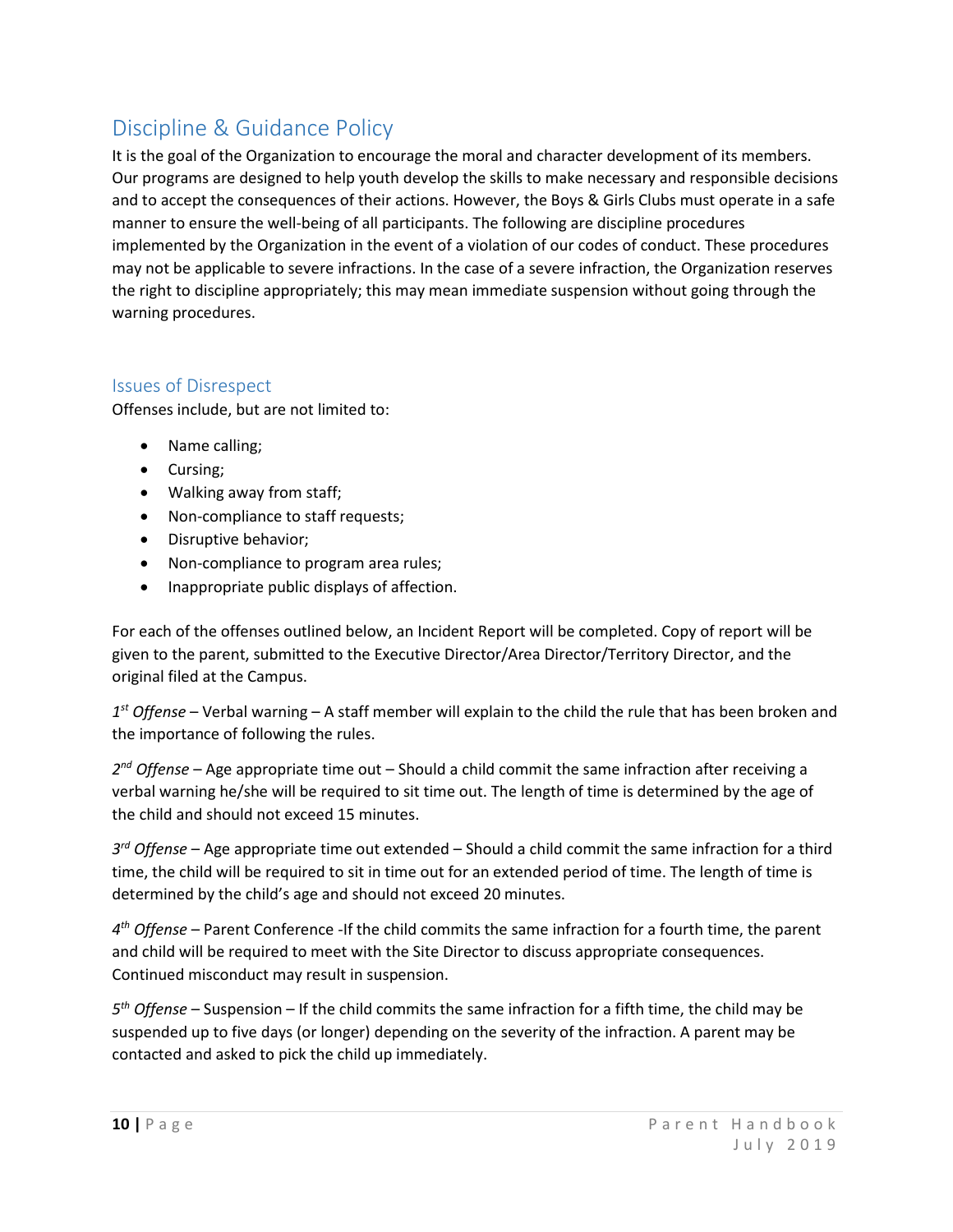*Ongoing/regular issues of disrespect will result in parent conference and potential expulsion from the Boys & Girls Clubs.*

*Incidents involving issues of safety (i.e. running away from a program area) can result in immediate suspension or removal from the program.*

*If a member has an Individual Education Plan (IEP) on file, reasonable efforts will be made to accommodate the behavior modification steps outlined in the Plan, with regard to issues of disrespect. No accommodations can be made for behavior infractions falling within the Zero Tolerance Policy.*

ALL suspensions must be documented and a copy forwarded to parent, Executive Director/Area Director/Territory Director, and school representative if program is housed in a school. Only an Executive Director/Area Director/Territory Director can authorize suspensions or dismissal from program. Dismissal from program may be applied for serious or ongoing documented behavioral problems.

**Staff will not use corporal punishments as a method of dealing with behavior modification.**

**Programs located on school property are also subject to rules and laws enforced by the school.**

**Payment is still due for days a child is suspended from the program.**

# <span id="page-11-0"></span>Drop-off and Pick-up Procedure

Parents will be expected to wait with their child until the Campus opens. Children must not be left alone. **Each child must be signed in and out by his/her parent, guardian, or other adult, as authorized by the parent.**

Parents must designate authorized pick-up information when enrolling a member and must update the member record in the Parent Portal as changes occur. It is the parent's responsibility to change or update this information as needed. It is important that the information remains current in the event of an emergency.

**Parents must come into the building to drop-off and pick-up their child(ren). All authorized pick-up persons should be prepared to show photo ID upon request from BGC staff.**

### <span id="page-11-1"></span>Alternative Transportation

### <span id="page-11-2"></span>Uber/Lyft

Members will not be released to Uber or Lyft drivers. It is against both Uber and Lyft company policies for drivers to transport riders under the age of 18 without an accompanying adult.

#### <span id="page-11-3"></span>Traditional Taxi Services

Members will not be released to traditional taxi service drivers.

\* Please see information regarding McKinney-Vento below.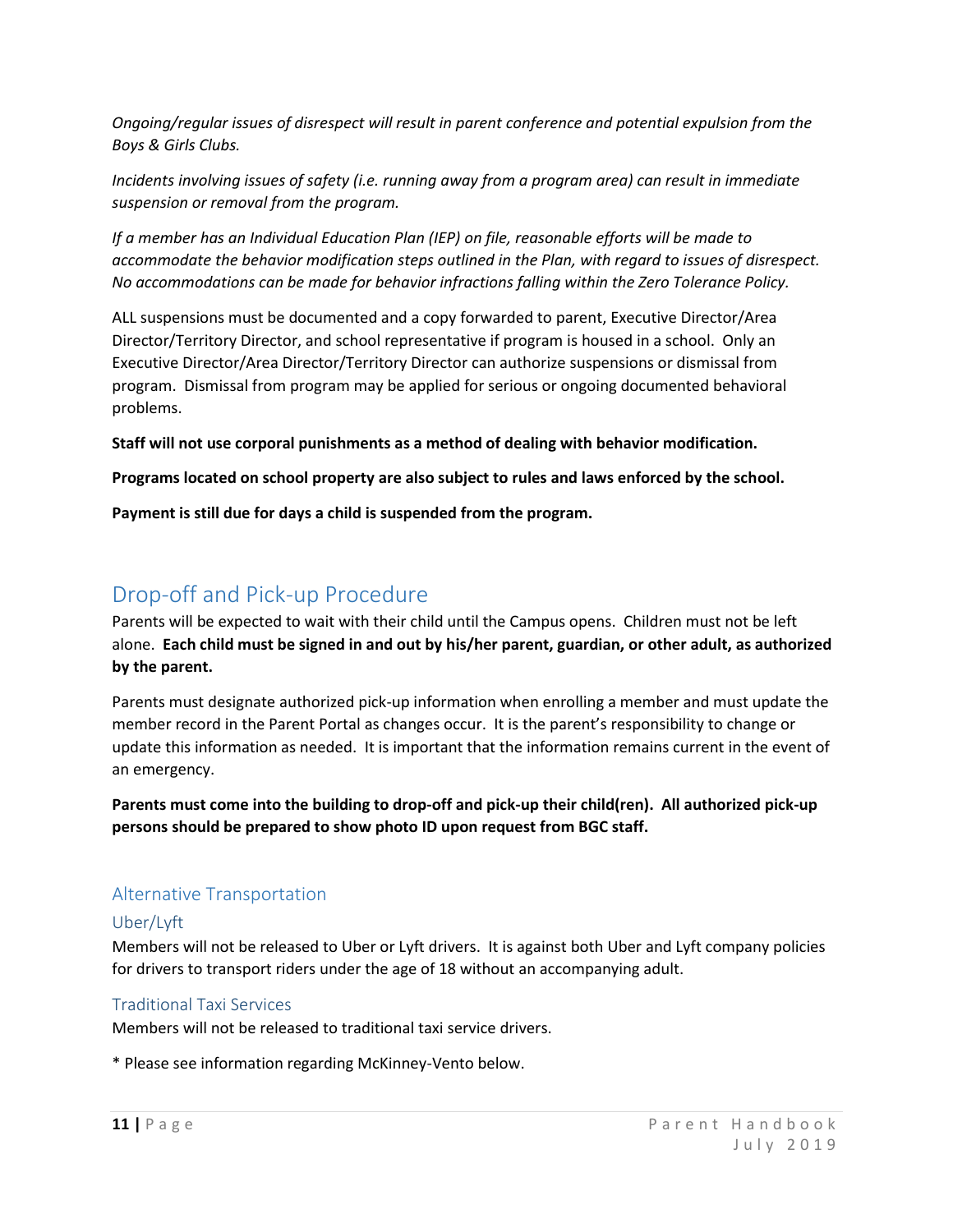### <span id="page-12-0"></span>Children's Transportation Services

Members may be released to services that cater to parents needing transportation for their children (i.e. Are We There Yet – not an endorsement, just an example) if the following conditions are met:

- The company performs background checks on its drivers
- The parent has listed the company as an authorized pick up
- The driver comes in to sign the member out

#### <span id="page-12-1"></span>McKinney-Vento Members

School districts often use traditional taxi services as the means of transportation for McKinney-Vento students. If this is the case, the Campus should be notified by a school or district official that this will be the transportation provided for the student, and should provide the name of the taxi service and a contact phone number. In these cases, the following steps must be taken for the member to be released:

- The driver comes in to sign the member out
- The Site Director makes a photo copy of the driver's license (if the driver is unwilling to provide his/her license, the Site Director should contact the taxi service to request a different driver)

### <span id="page-12-2"></span>Food

A nutritious, USDA approved snack is provided for each child during the After School Care Program. Breakfast, lunch, and an afternoon snack are provided to Summer Camp participants. In accordance with USDA rules, food must be eaten on the premises during the regulated times (the only exception is pre-approved field trips).

# <span id="page-12-3"></span>Allergies and Medical Conditions

It is **imperative** that parents indicate any allergies to food, medications, or any medical conditions that may affect their child's well-being on their membership application. The staff will be made aware of these allergies and conditions.

Parents must complete the Medical Information Form providing information about the allergy or medical condition. If medication administration is required while the child is in the program, the parent must also complete the Medication Form.

### <span id="page-12-4"></span>Medication Policy

Staff may administer medication only if the following conditions are met:

1. Medication to be given at Boys & Girls Clubs must be accompanied by the Medication Form, complete with parent or guardian signature, and be provided to the Site Director in the original labeled container provided by the pharmacist who filled the prescription.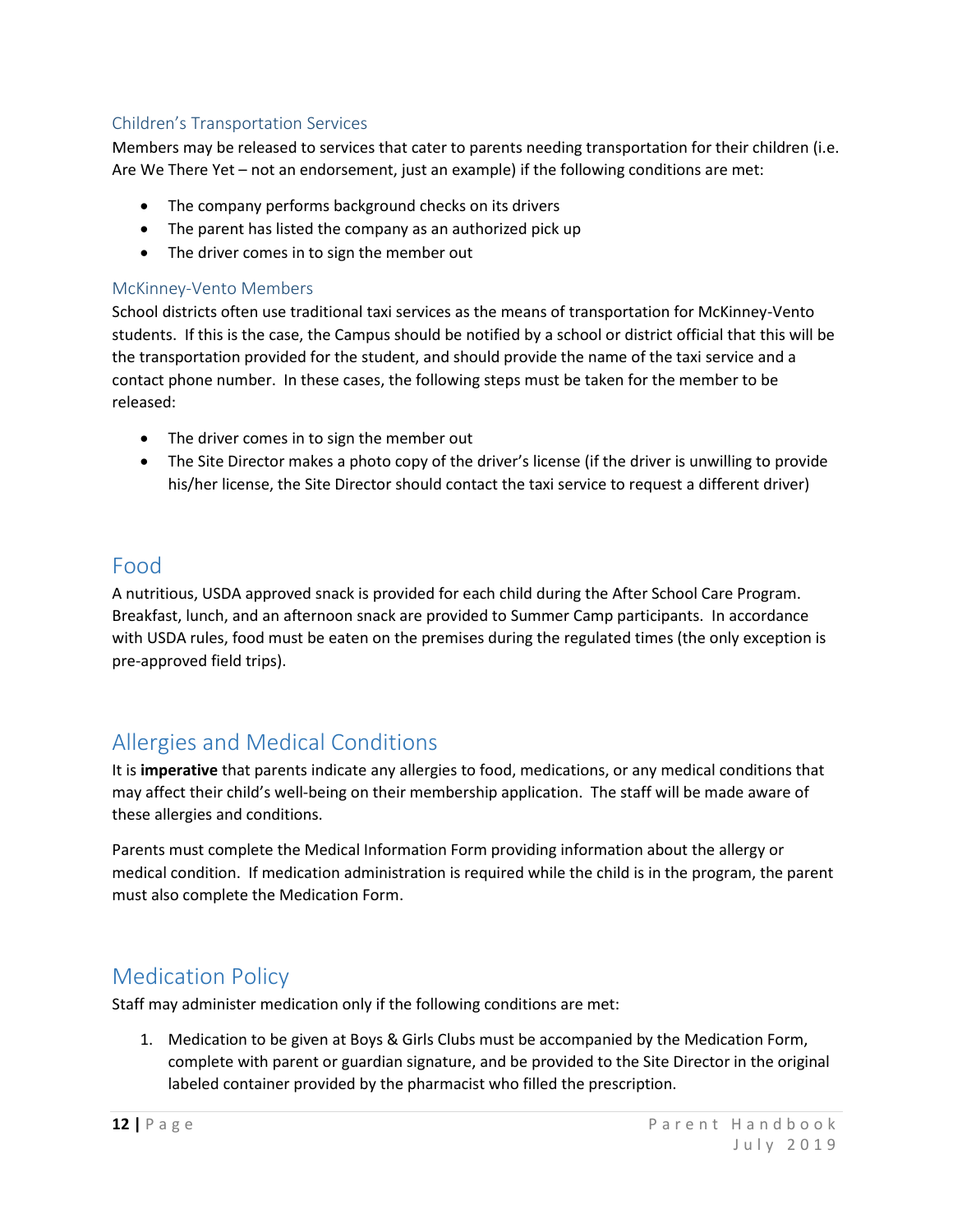- 2. "Sample" medications must be provided in a container that appropriately identifies the medication, and must be accompanied by a note signed and dated by the prescribing health care provider that includes the child's name, directions for proper administration, and the name, address, and phone number of the prescribing health provider.
- 3. Over the counter medications must also be accompanied by official documentation from the health care provider.

### <span id="page-13-0"></span>Sick Children

Sick children will be sent home from the Campus due to any illness that keeps them from fully participating in the program. After notification, parents must pick up the ill child within two hours. Until that time, sick children are separated from the large group and provided a comfortable place to rest.

### <span id="page-13-1"></span>Emergency Procedures

The following procedures will be taken when children develop health problems or become severely injured while in the program:

- 1. Parent will be contacted with the condition of the child.
- 2. The Site Director will recommend whether a child is to be picked up.
- 3. Following an injury, an Incident Report will be written and kept on file. Parents will be provided with a copy.
- 4. In extreme emergency situations an ambulance will be dispatched. Parents will be notified and Executive Director/Area Director/Territory Director will be contacted by phone.

### <span id="page-13-2"></span>ADA Policy

The Organization will provide services to children with disabilities or other special needs to the extent it is reasonably able to do so in the same manner as services are provided for other children of comparable age.

Parents have the obligation to disclose significant medical, physical, or behavioral issues at the time of the member's enrollment and on an ongoing basis. Due to the large group format of the program, it is not possible to provide one-on-one care for any child except on an intermittent basis, such as injuries, immediate disciplinary issues, and certain personal care needs customarily provided to other children.

Families who have children with significant medical, physical, or behavioral issues must communicate with the Executive Director/Area Director/Territory Director for the Campus the member will attend, and provide them with the child's Individual Education Plan (IEP).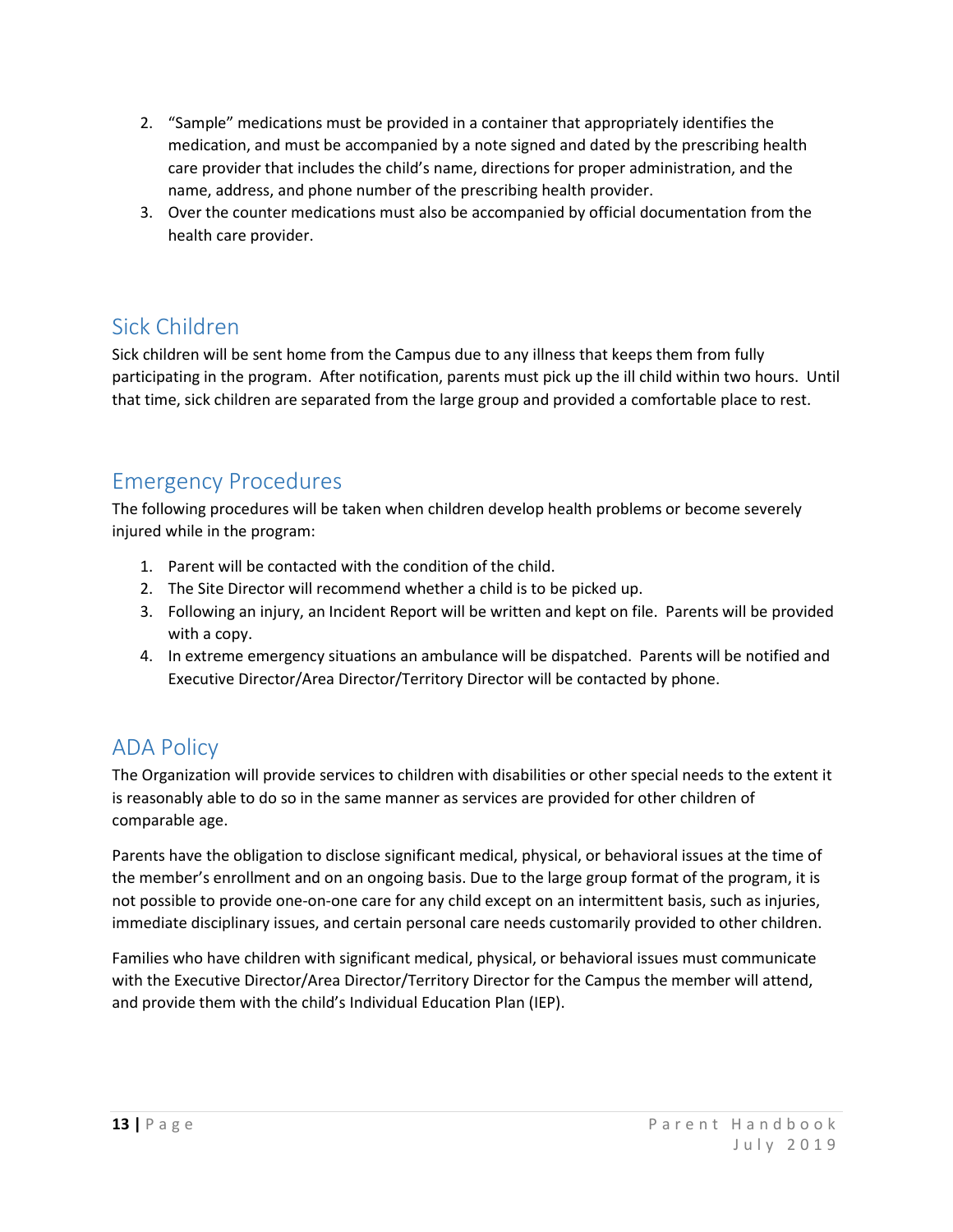# <span id="page-14-0"></span>Smoking

To create a safe and healthy environment for the children, smoking (to include e-cigarettes, vaping, and smokeless tobacco) is not allowed in the Service Center or anywhere on its premises. All Campuses are also smoke-free zones.

# <span id="page-14-1"></span>Field Trips

Field trips are one of the most exciting parts of our summer program. They are opportunities for vivid and memorable learning experiences. Children are eligible for field trips based upon behavior and participation. There are no additional fees for field trips. All field trips require signed parental permission slips by the date of the event.

### <span id="page-14-2"></span>Lost & Found

Any articles found should be turned in at the front desk. The Site Director will make every effort to distribute the articles daily. All unclaimed articles will be given to the school lost and found or donated. The Organization is not responsible for lost or donated items.

### <span id="page-14-3"></span>Grievance Policy

Parents and members have the right to file a grievance without interference or retaliation.

Parents or members who have a grievance against BGC that they are not comfortable discussing with the Site Director (the direct supervisor at the Campus) or the Site Director's Supervisor (Executive/Area Director) can submit their grievance to the Customer Service Department by calling the Service Center at (803) 231-3300. The grievance will be routed to and handled by the appropriate management staff.

Timely notification of the resolution and an explanation of any further appeal, rights, or recourse may be provided in person, via telephone, or via email. Parents have the right at any point to request a written summary of the resolution.

# <span id="page-14-4"></span>Member Files

All member information and files are confidential. However, during the course of normal business operation, it may be necessary for BGC to share member information with the school, oversight bodies, or reviewers.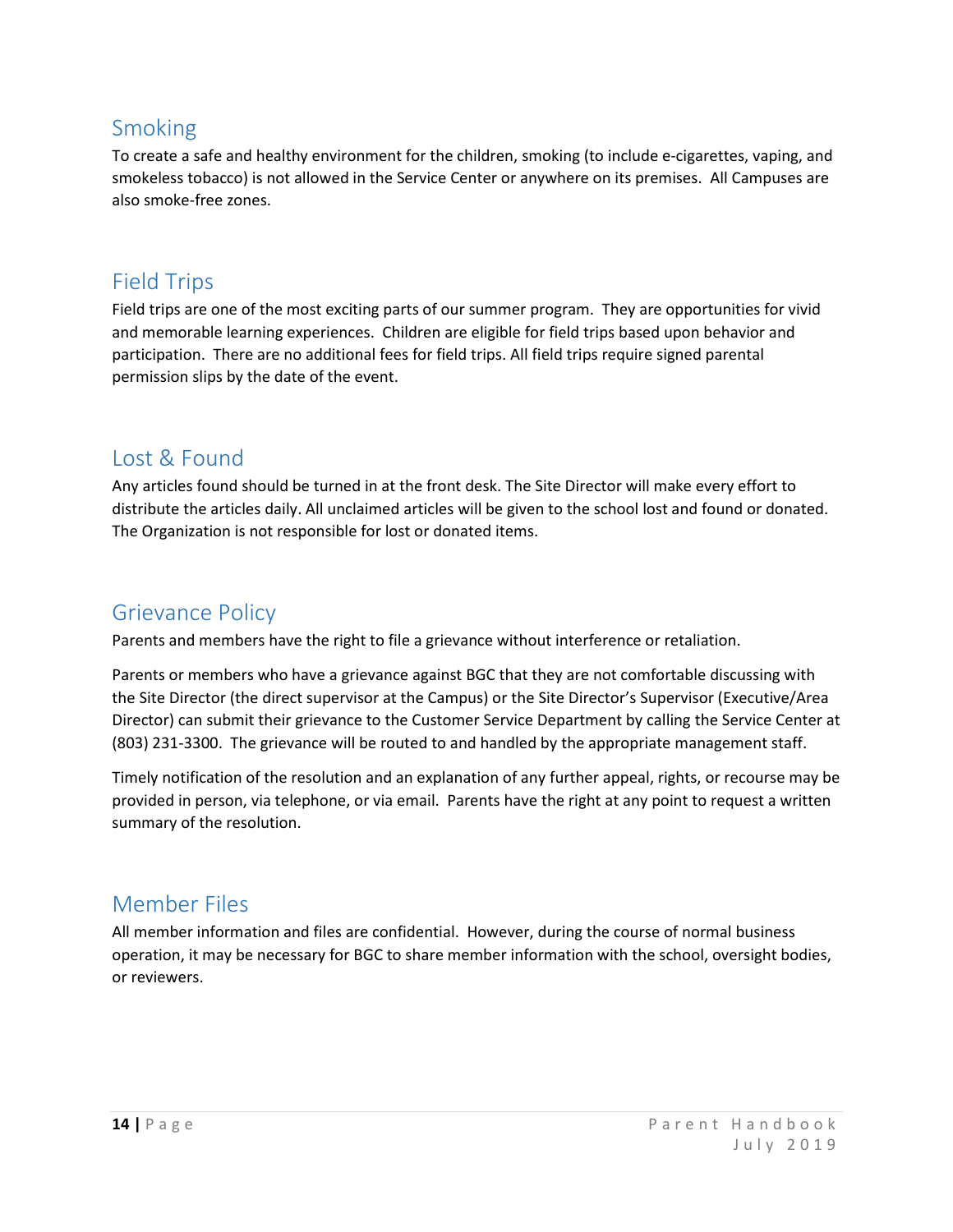# <span id="page-15-0"></span>Mandated Reporters

As child care providers in the state of South Carolina, all BGC employees are mandated reporters of child abuse and neglect. If child abuse or neglect is suspected, BGC will notify the proper authorities without seeking parental consent.

# <span id="page-15-1"></span>Electronic Device Policies

### <span id="page-15-2"></span>Elementary School-Issued Device Policy

As it pertains to school-issued devices (laptops, tablets) in the possession of members during the afterschool program, the following requirements apply:

- Members will only be allowed to utilize the device for homework during designated homework time.
- The expectations for the use of the device are the same as the school policy. Any violations of this will result in the member losing the ability to utilize the device during Be Great Academy, and the incident will be reported to both the parent/guardian and the school administration.
- The member is responsible for the device at all times. Be Great Academy is not responsible for devices that are lost, stolen, or damaged.

Please note that non-school-issued devices are not permitted at Be Great Academy for members in elementary school.

### <span id="page-15-3"></span>Middle School/Teen Center Electronic Device Policy

The purpose of this policy is to set forth the acceptable use of personal electronic communication devices (ECD) brought by any member to any Be Great Academy (BGA) activity. Both members and their parents/guardians should be aware of all statements and expectations concerning ECDs.

Use of ECD on school or district grounds and/or access to the network is contingent upon prudent and responsible use. The user will abide by all BGA, school, and district Acceptable Use Policies, which prohibits use of the network for illegal, inappropriate, or unethical purposes. Members will ensure that the network is not negatively impacted and that all resident systems remain secure and intact.

Any member discovered to take any of the following actions will be considered in violation of this agreement:

1) Any access, upload, download, or distribution of inappropriate material

- 2) Any transmission of obscene, abusive, or inappropriate language
- 3) Any actions which violate local, State, or Federal statutes
- 4) Any vandalism or damage of property belonging to another member, school district, or BGA

5) Any access of another person's materials, information, or files without the implied or direct permission of that person